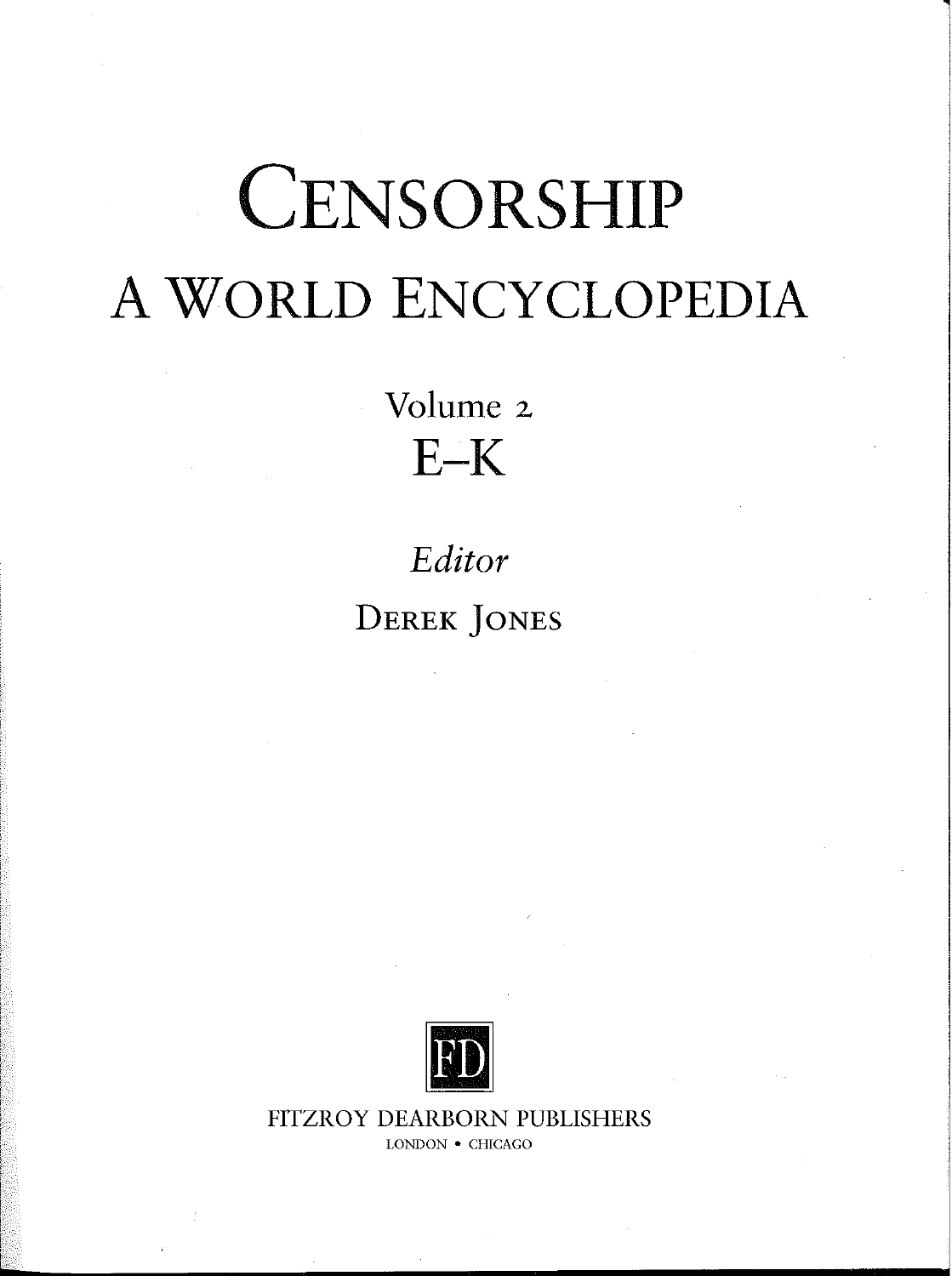## JAUNATNEI KAITIGA LITERATURES APKAROŠANAS KOMISIJA 1274

kiosks to withdraw obscene literature from circulation. Cheap fiction, anthologies of bawdy jokes, and obscene calendars were their initial targets. What was unusual in censorship history was that what began as a private initiative was taken up and institutionalized by the state. A state committee came into legal existence in 1927, supervised by the minister of education, Janis Rainis. Ironically enough, he had himself been a victim of cenin is. Ironically enough, in had inhibited by tearist authorities  $\frac{1}{2}$  rship when  $\frac{1}{2}$  when  $\frac{1}{2}$ 

Offensive literature was now listed in the *Vaidibes Vestnesis* Offensive literature was now noted in  $\frac{m}{n}$ . sovernment riefully, powering  $\log e^{-\omega}$  by the committee, should not stock it. The list was drawn up by the committee, which consisted of officials from the Ministry of Education as well as representatives from Latvia's community of authors, artists, teachers, and publishers. Although Latvia saw frequent changes of government, and there were far-reaching changes in the composition of the legislature between 1927 and 1930, all governments continued to back the committee's work. With frequent cabinet changes, officials took more control of routine business, and the committee acted as a rubber stamp for their actions. Targets expanded from *Pinkerton Detective* and Chicago gangster novels to popular medical texts that discussed  $\epsilon$ hicago gangstei novels to popular  $\epsilon$  coming of age" novels  $\frac{\text{with control and a}}{\text{with}}$ 

were also targeted.<br>The case of one such book underlines the arbitrary power of the censor. In I931, Janis Luke's novel *Musu valodas ermi* (Our Language's Buffoons) drew acclaim from several literary critics in Latvia's leading newspapers, including even the mouthpiece of the conservative Agrarian Party. The book describes a frustrated young man dealing with sex, love, and political hypocrisy in a provincial Latvian town. Although some scenes describe the main character's easygoing attitude to sex, critics also detected, and applauded, an indictment of Latvia's political status quo. The committee duly found the book obscene and banned its sale. The author appealed against the decision and won; this was the first time that such an appeal had succeeded. However, the committee and the minister of the interior refused to accept the decision, and continued to list the book as banned. from Latvia's highest court, the minister grudgingly struck the om Latvia's highest court, the minister grudgingly structure book from the banned list on 23 November  $x_2y_2$ , but a publish the favourable verdict in the government press. The bok was legally absolved, but remained banned in practice.

 $\frac{1}{3}$  he committee banned fewer books between 1932. and 1934,  $t$  be year when a successful authoritation coup led to a ref. ration of its activities. The political and social leastingcommittee were similar to those of the new regime,  $\frac{1}{2}$ ant committee members filled posts in the  $\frac{1}{2}$  the outboritarian committee's work ended at the same time as the authoritarian regime, with the Soviet occupation of 1940, although it con-<br>tinued to meet and ban books periodically until 1938. The com $t_{\text{inuedd}}$  to meet and ban books periodically until  $1/2$  is  $t_{\text{inuedd}}$  into mittee was not formally dissolved, but simply  $\frac{1}{2}$  accommactivity because new regimes, both Soviet and Nazi, by other plished the committee's goal of "protecting" by the protection means.

**ALDIS PURS** 

## Further Reading

*Treiis, Rihards (editor), Latvijas Republikas Prese, 1918-1940 (The* Press of the Republic of Latvia, 1918-1940), Riga: Zvaigzne ABC, 1996

# THOMAS JEFFERSON US political theorist and president, 1743-1826

Thomas Jefferson, main author of the Declaration of Independence and third president of the US, was a man of broad learning as well as a man of action: a classical scholar who knew Greek and Latin as well as several modern languages, he was also a naturalist, lawyer, architect, political theorist, book collector, and educator. Jefferson's views on freedom of speech, jector, and concaton function is inspired both American and conscience, press, and

French revolutionaries.<br>To Jefferson, liberty was both the root and fruit of morality. Describing freedom as the "firstborn daughter of science", he conceived of freedom of thought, belief, and expression as part of the natural and "inalienable" rights of men. Conversely, he regarded censorship as an abridgement of human reason and an impediment to moral progress.

Jefferson considered "the American experiment", the founding of the new republic in 1776, to be a test of whether "man may be governed by reason and truth". He regarded freedom of the press as an essential constituent of this experiment because it keeps "all avenues to truth" open: it is therefore, the first shut up by "those who fear the investigation of their actions".

When the Constitution of the United States, the oldest federalist constitution in existence, was drafted in 1787, Jefferson expressed concern that specific provisions were not included to guarantee freedom of conscience, press, and the stage of the Bil rights of habeas corpus. He was a strong advocate the constitution which of Rights, the first ten amendments to the constitution, which<br>were ratified in 1791. The First Amendment provided the most were ratified in  $1791.$  The First American provided that had ever been radical protection of freedom of the press that the federal govern formally inscribed into law. It prohibited the federal government from making any law  $\frac{1}{4}$  abridging the freedom and right or of the press". It also secured religious free

of assembly and petition.<br>In 1798, when the administration of president John Adams passed the Alien Act, which authorized deportation of foreign passed the Alien Act, which authorized dep radicals, liberals, propagandists, and agrees. Act, which curbed the "licentiousness" of the press, Jefferson<br>and James Madison (1751-1836) invoked states rights and the constitutional limits on the power of the president to contain the administration's attempt to suppress freedom of expression. The Sedition Act allowed the administration to fine, imprison. and prosecute any opposition writer; it had the effect of silencing critics for the remainder of Adams's administration. Jefferson compared this period in American history (1798-Jefferson compared this period in American history (1798)  $1800$ ) to the Inquisition and deserver